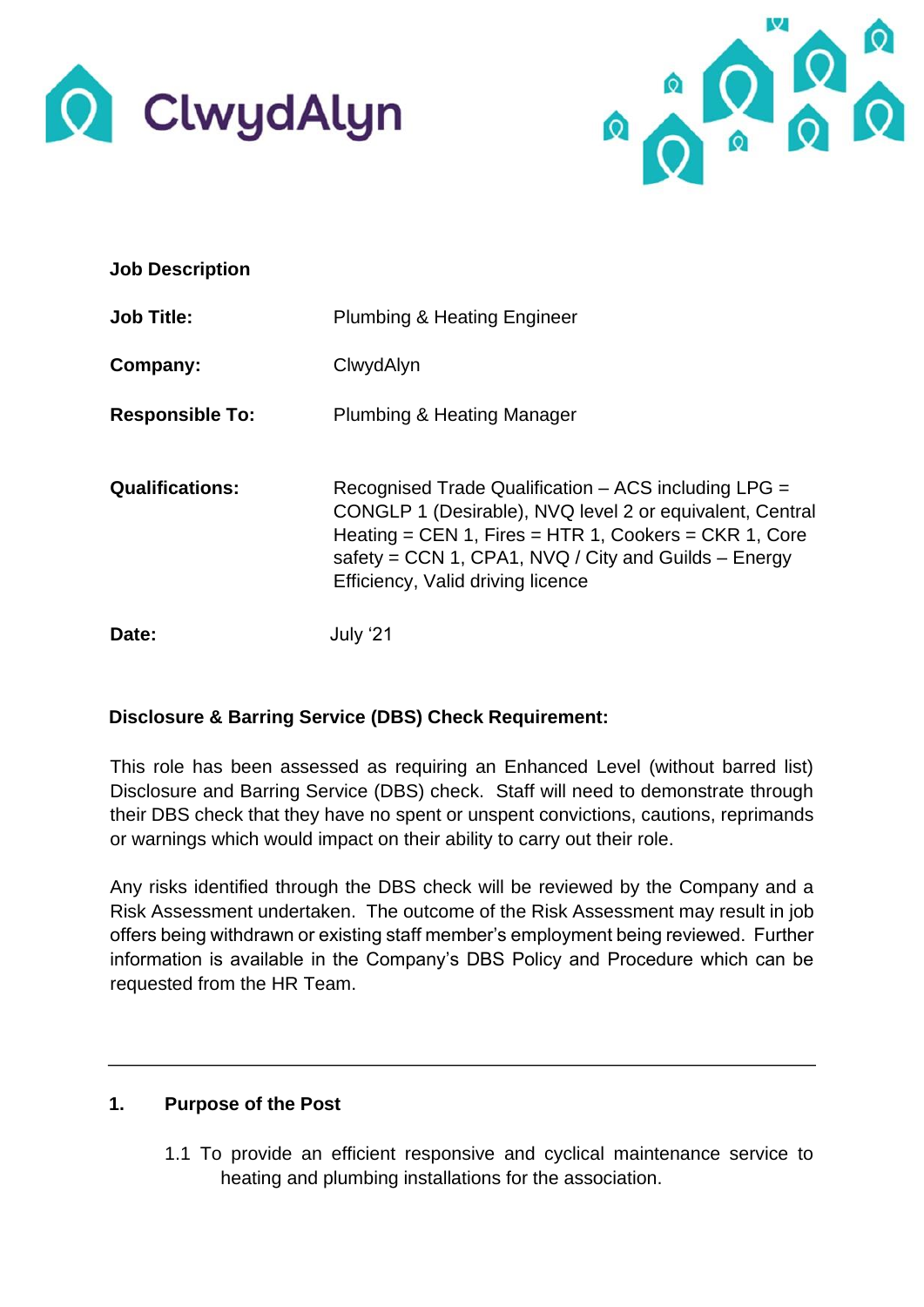### **2. Knowledge & Abilities**

- 2.1 Carry out boiler servicing, diagnosing faults and replacing defective parts as necessary. Re-instate systems that have been disconnected.
- 2.2 Assist the annual maintenance programme if required, including undertaking heating, servicing, checking, cleaning and replacing parts as necessary.
- 2.3 Provide technical and general reports, both written and orally, including customer feedback on maintenance issues for both current and future developments. Where necessary, identify areas of concern such as defects, repair trends etc.
- 2.4 Carry out boiler servicing to gas safe regulations and manufacturer's instructions.
- 2.5 Keep appropriate property and file records, e.g. repair works undertaken, contact with residents, copies of invoices etc.
- 2.6 Undertake other minor maintenance works such as replacing light bulbs, changing locks, easing doors, repairing minor plaster damage, checking and cleaning smoke alarms.

### **3. Managing others**

- 3.1 Contribute to the effective operation of ClwydAlyn by the provision of customer orientated services.
- 3.2 Liaise with both internal and external contacts in a friendly and helpful manner to best promote the work of ClwydAlyn.

### **4. Working with Others**

- 4.1 When required, liaise with the Asset team officers of Clwyd Alyn Housing Association to agree works to be ordered, and their specification.
- 4.2 Keep the Asset team officers aware of issues arising, provide detailed records of works undertaken and progress on jobs.
- 4.3 Complete time sheets, diary and absence procedures, so that the Contact Centre / Maintenance Planner is informed of post-holder's whereabouts.
- 4.4 Attend residents and outside agency meetings appropriate to the postholder's responsibilities.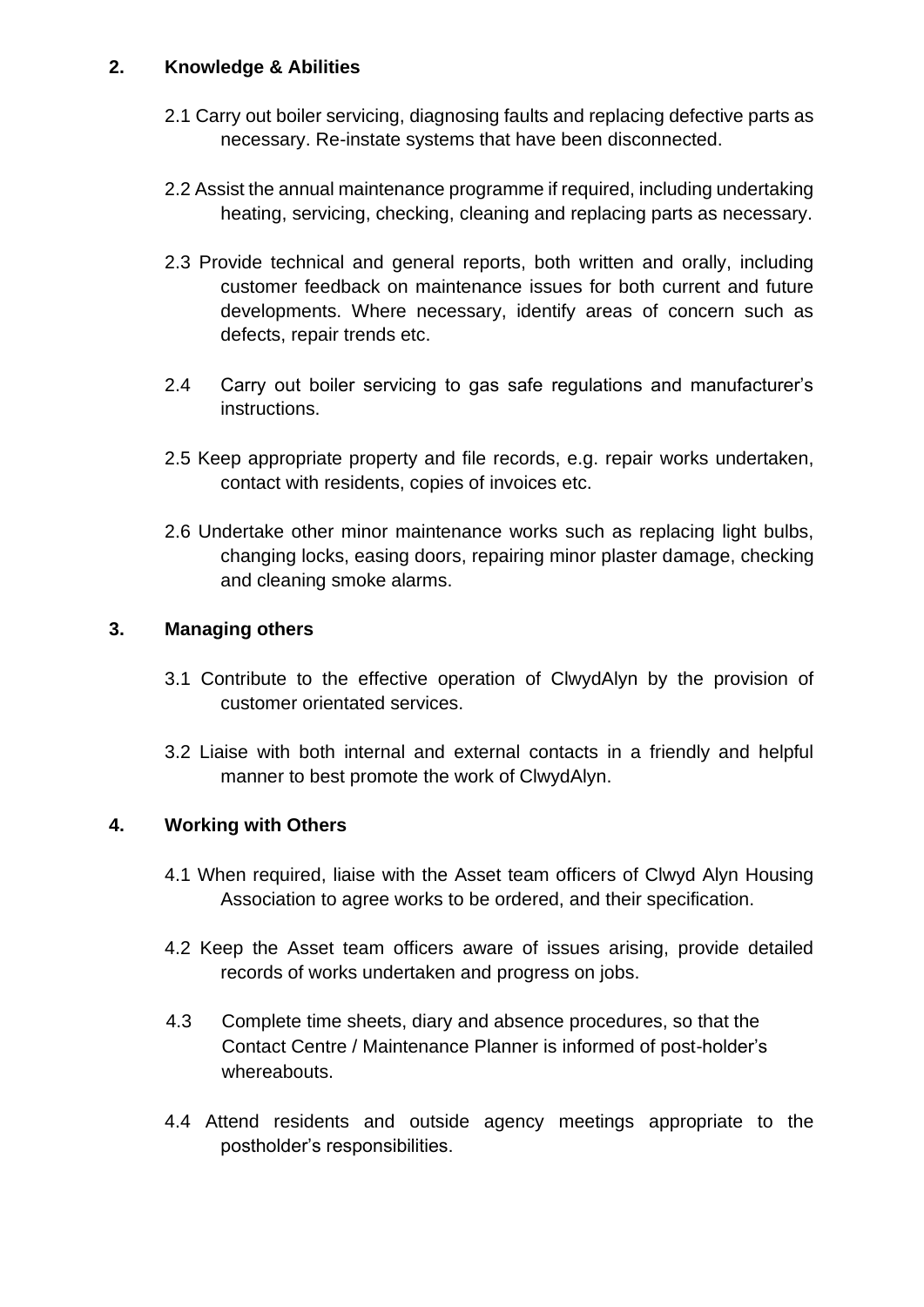# **5. Problem Solving / Decision Making / Innovation**

- 5.1 Resolve problems through careful analysis and consideration of possible solutions, seeking manufacturer's advice where appropriate.
- 5.2 Take appropriate decisions having considered priorities, responsibilities and the need for new solutions, having consulted the Maintenance manager.

# **6. Use of Technology**

- 6.1 To effectively utilise in-house IT packages and extract relevant reports from the computer systems.
- 6.2 To be proficient in the use of diagnostic and test equipment, in relation to fault finding and servicing of heating systems.
- 6.3 The post holder will be expected following training to use mobile PDA equipment.

# **7. Budgets & Cash Handling**

7.1 To keep accurate records of the ordering and use of stock and materials, to the satisfaction of the Maintenance manager and for audit purposes.

## **8. Unsociable Conditions/ Special Circumstances**

- 8.1 Attend to out of hours emergencies.
- 8.2 Responsible for the security of the Company vehicle provided, both during and outside office hours.
- 8.3 Ensure that the Company vehicle and equipment provided are checked and serviced regularly in accordance with the manufacturer's requirements and kept in a clean and presentable condition and report any incidents / damages promptly to the Maintenance Coordinator.
- 8.4 A flexible approach to the role is required which will include the requirement to home start, hot desk and to work occasional evenings and weekends.

### **9. Core Responsibilities**

9.1 To provide and actively promote excellent Customer Service for both internal and external service users and stakeholders, ensuring the customer experience is a positive one.